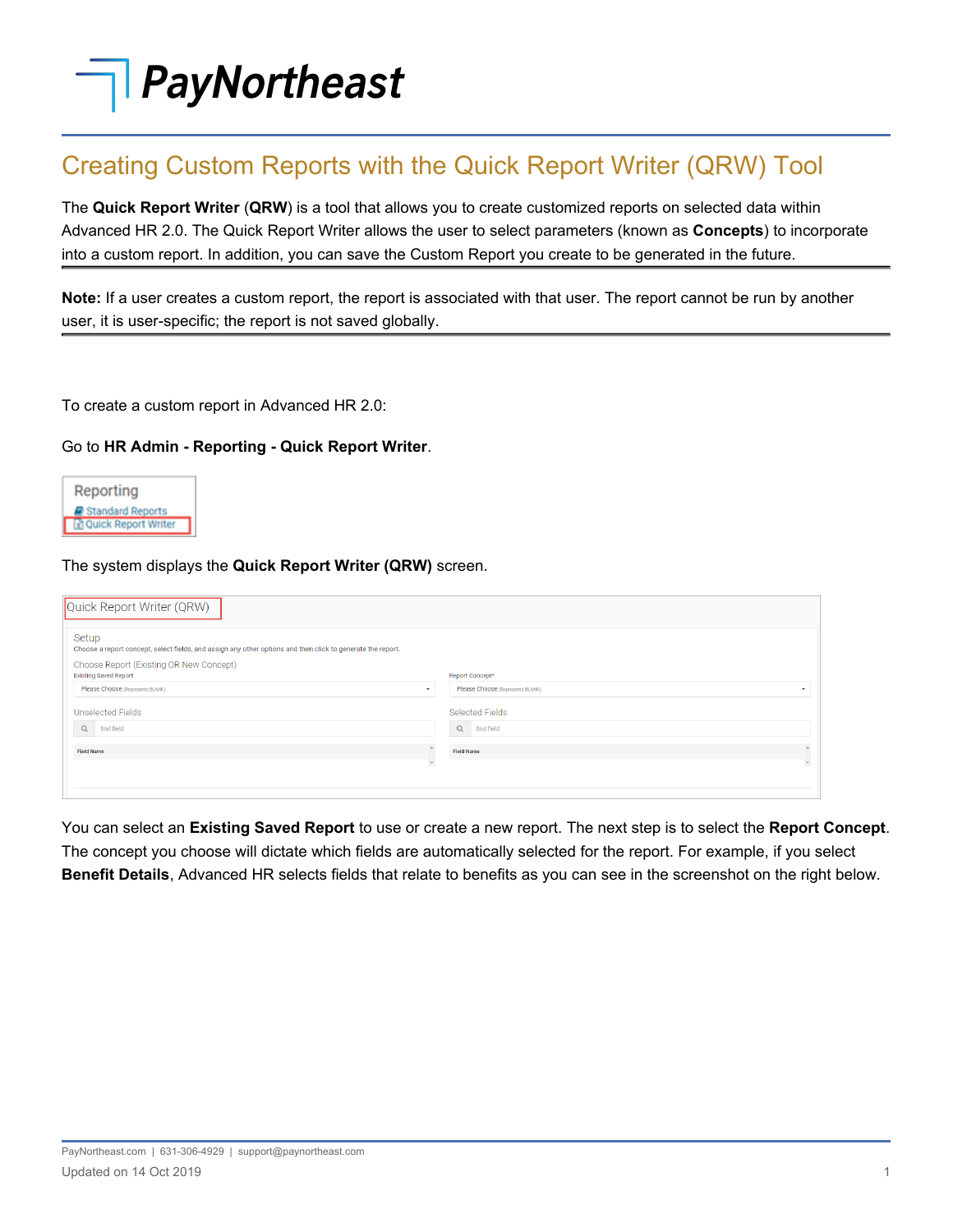| Quick Report Writer (QRW)                                                                                            |                          |                          |                                         |                                 |  |  |  |
|----------------------------------------------------------------------------------------------------------------------|--------------------------|--------------------------|-----------------------------------------|---------------------------------|--|--|--|
| Setup<br>Choose a report concept, select fields, and assign any other options and then click to generate the report. |                          |                          |                                         |                                 |  |  |  |
| Choose Report (Existing OR New Concept)<br><b>Existing Saved Report</b><br>Report Concept*                           |                          |                          |                                         |                                 |  |  |  |
| Please Choose (Represents BLANK)                                                                                     |                          | $\star$                  | <b>Benefit Details - CONCEPT</b>        | $\cdot$                         |  |  |  |
|                                                                                                                      |                          |                          |                                         |                                 |  |  |  |
| <b>Unselected Fields</b>                                                                                             |                          |                          | <b>Selected Fields</b>                  |                                 |  |  |  |
| Q find field                                                                                                         |                          |                          | Q find field                            |                                 |  |  |  |
|                                                                                                                      |                          | $\Delta$                 |                                         |                                 |  |  |  |
| <b>Field Name</b>                                                                                                    |                          | н                        | <b>Field Name</b>                       |                                 |  |  |  |
| <b>First Name</b>                                                                                                    | $\bullet$                |                          | Company Name                            | ⋒                               |  |  |  |
| <b>Last Name</b>                                                                                                     | O                        |                          | Company Code                            | 勔                               |  |  |  |
| Payroll Deduction Frequency Code                                                                                     | O                        |                          | <b>Display Name</b>                     | 勔                               |  |  |  |
| <b>Employee Withdrawal Date</b>                                                                                      | O                        |                          | Employee ID                             | 勔                               |  |  |  |
| MemberNumber                                                                                                         | O                        |                          | Monthly Employee Contribution Amount    | 面                               |  |  |  |
| <b>Employee Election Notes</b>                                                                                       | $\bullet$                |                          | <b>Employee Contribution Percentage</b> | 勔                               |  |  |  |
| Employee Life Event Reason                                                                                           | Ō                        |                          | Monthly Employer Contribution Amount    | 勔                               |  |  |  |
|                                                                                                                      | $\overline{\phantom{0}}$ | $\overline{\phantom{a}}$ |                                         | $\check{\phantom{a}}$<br>$\sim$ |  |  |  |

The **Report Concept** field values you can select from include the following:

- Achievements
- Alternate Rate
- Applicants
- Benefits
- Benefits Details
- Certificates
- Classes
- Compensation
- Direct Deposit
- Education
- Emergency Contacts
- Employee
- Labor Allocation
- Licenses
- Position / Organization
- Reviews
- Skills

**Note:** You can only select one **Report Concept** for each custom report but it's important to note that each **Report Concept** has a set of **Selected Fields** that will be included in the report by default. See the screenshot below.

Advanced HR will also display a list of "**Unselected Fields**" (for each Concept) that can be added to the **Selected Fields** list by clicking on the green arrow button to the right of the field name. You can remove a **Selected Field** by clicking on the red trash can icon.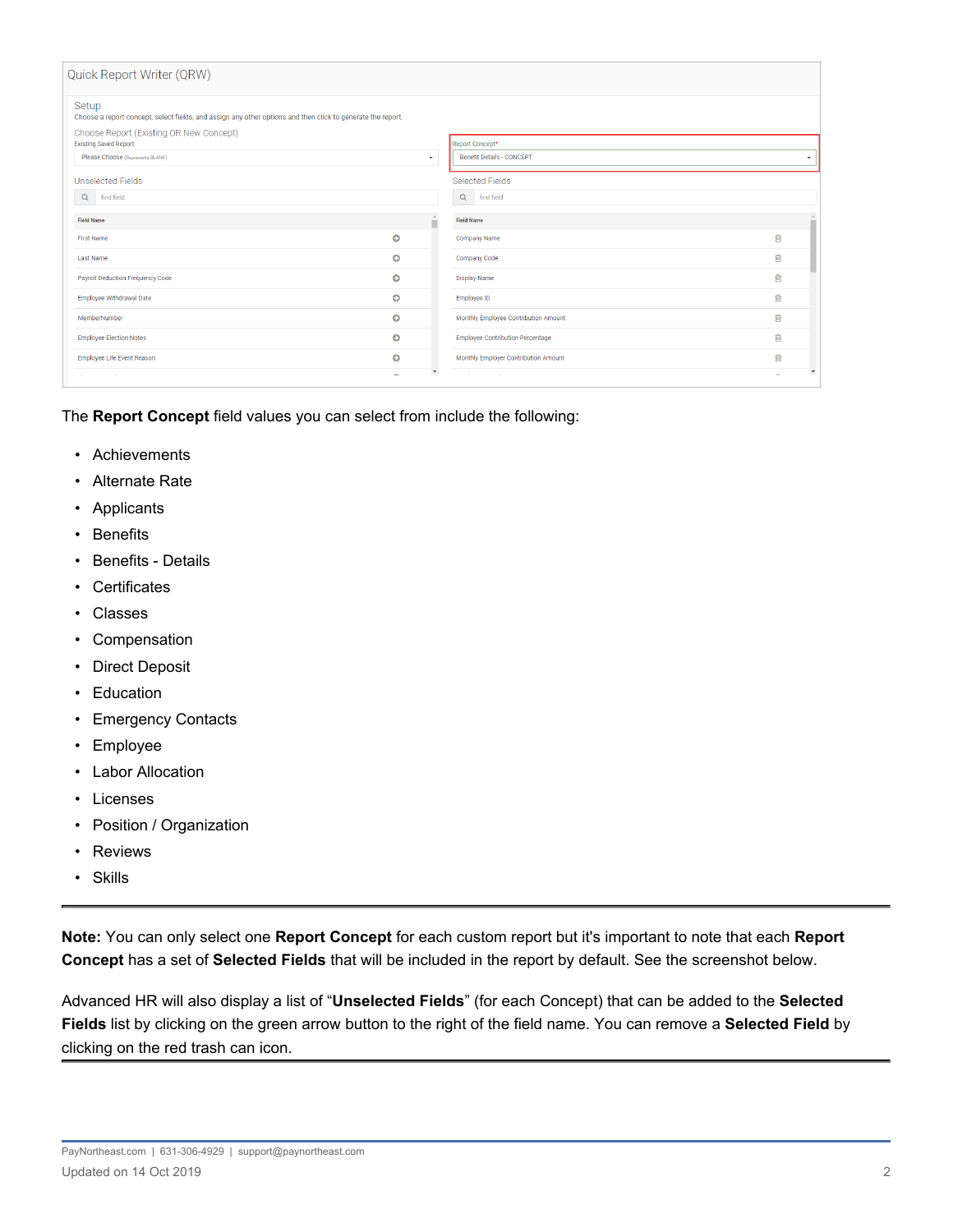For the **Licenses**, **Classes**, **Certifications**, and **Review** concepts, there is an **Email Acknowledged** option in the **Unselected Fields** dropdown to let you report on whether the employee has acknowledged these emails. For example, in the **Classes Concept** list of **Unselected Fields** shown below:

| Quick Report Writer (QRW)                                                                                            |                          |                          |                                         |   |                     |
|----------------------------------------------------------------------------------------------------------------------|--------------------------|--------------------------|-----------------------------------------|---|---------------------|
| Setup<br>Choose a report concept, select fields, and assign any other options and then click to generate the report. |                          |                          |                                         |   |                     |
| Choose Report (Existing OR New Concept)<br><b>Existing Saved Report</b>                                              |                          |                          | Report Concept*                         |   |                     |
| Please Choose (Represents BLANK)                                                                                     |                          | $\star$                  | <b>Benefit Details - CONCEPT</b>        |   | $\scriptstyle\star$ |
| <b>Unselected Fields</b>                                                                                             |                          |                          | <b>Selected Fields</b>                  |   |                     |
| Q find field                                                                                                         |                          |                          | Q<br>find field                         |   |                     |
| <b>Field Name</b>                                                                                                    |                          | -AL<br>н                 | <b>Field Name</b>                       |   |                     |
| <b>First Name</b>                                                                                                    | $\bullet$                |                          | Company Name                            | ⋒ |                     |
| <b>Last Name</b>                                                                                                     | O                        |                          | Company Code                            | 勔 |                     |
| Payroll Deduction Frequency Code                                                                                     | O                        |                          | <b>Display Name</b>                     | 勔 |                     |
| Employee Withdrawal Date                                                                                             | O                        |                          | Employee ID                             | 俞 |                     |
| MemberNumber                                                                                                         | O                        |                          | Monthly Employee Contribution Amount    | ⋒ |                     |
| <b>Employee Election Notes</b>                                                                                       | O                        |                          | <b>Employee Contribution Percentage</b> | 面 |                     |
| Employee Life Event Reason                                                                                           | O                        |                          | Monthly Employer Contribution Amount    | 面 |                     |
| <b>Contract</b>                                                                                                      | $\overline{\phantom{0}}$ | $\overline{\phantom{a}}$ | contractor and<br><b>Section</b>        |   |                     |

Once you have selected the fields for your report, you can adjust the basic settings which include:

- 1. Select the **Company** you want to report on or ALL companies if you have access to more than one.
- 2. Report on **Active**, **Inactive,** or **All** employees. The default is **YES**, to report on Active employees.
- 3. Which field you want the report to sort on and in which order (ascending or descending).

**Note: Employee ID** is actually an alphanumeric field, so it does not respond as expected when used as a sort direction field. If you want to sort a report by Employee ID, it is best to do this after exporting the report into Excel.

| Settings<br>Company<br>目<br>Brown's Auto Supply (BAR) (WEB1200)<br>$\cdot$<br>Include Active Employees<br><b>NO</b><br>ALL<br><b>YES</b><br>Order Report By<br>Please Choose (Represents BLANK)<br>$\check{}$ | Filtering<br>Use only 1 of Simple OR Advanced<br>Simple Filter<br>$\overline{\phantom{a}}$<br>Q<br>simple filter<br>Advanced Filter<br>Field 1 |
|---------------------------------------------------------------------------------------------------------------------------------------------------------------------------------------------------------------|------------------------------------------------------------------------------------------------------------------------------------------------|
| <b>Order Direction</b>                                                                                                                                                                                        | Please Choose (Represents BLANK)<br>enter value<br>$\equiv$<br>$\cdot$<br>$\cdot$                                                              |
| Ascending (Low To High)<br>$\check{}$                                                                                                                                                                         | Field 2                                                                                                                                        |
|                                                                                                                                                                                                               | Please Choose (Represents BLANK)<br>enter value<br>$\equiv$<br>$\checkmark$<br>$\checkmark$                                                    |
|                                                                                                                                                                                                               | Field 3                                                                                                                                        |
|                                                                                                                                                                                                               | Please Choose (Represents BLANK)<br>enter value<br>÷<br>۰<br>$\overline{\phantom{a}}$                                                          |
|                                                                                                                                                                                                               | Field 4                                                                                                                                        |
|                                                                                                                                                                                                               | Please Choose (Represents BLANK)<br>enter value<br>$\equiv$<br>$\overline{\phantom{a}}$<br>$\checkmark$                                        |

You can also set simple or advanced filtering. A *simple filter* can contain multiple criteria as the example below demonstrates.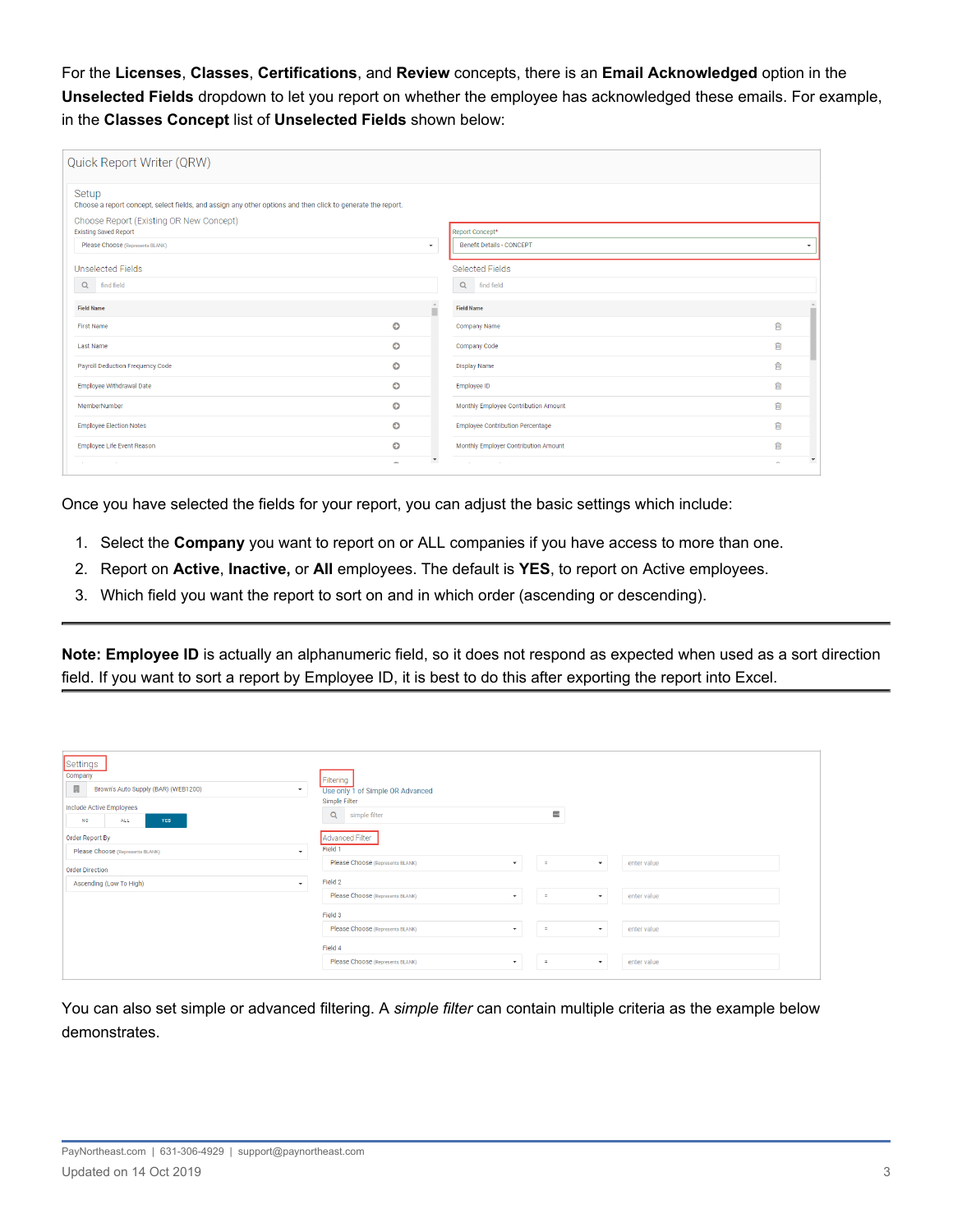| <b>Simple Filter</b>                 |                                 |                                            |            |                                 |                                 |
|--------------------------------------|---------------------------------|--------------------------------------------|------------|---------------------------------|---------------------------------|
| Q<br><b>Billing Clerk Accounting</b> |                                 |                                            |            |                                 |                                 |
|                                      | <b>Position</b><br><b>Title</b> | <b>Supervisor 1 Display</b><br><b>Name</b> | Org 1 Desc | Org <sub>2</sub><br><b>Desc</b> | Org <sub>3</sub><br><b>Desc</b> |
|                                      | <b>Billing Clerk</b>            |                                            | Las Vegas  | Accounting                      |                                 |
|                                      | <b>Billing Clerk</b>            |                                            | Arizona    | Accounting                      |                                 |
|                                      | <b>Billing Clerk</b>            |                                            | Idaho      | Accounting                      |                                 |
|                                      | <b>Billing Clerk</b>            |                                            | Las Vegas  | Accounting                      |                                 |

An *advanced filter* can be used to perform date and numerical comparisons, either alone or in conjunction with a simple type of search. In the following example we filtered first by hire date less than or equal to 12/1/2016 and a location of Las Vegas.

| Field 1 | Position/Organization Effective Date - (field) |                          | <= | 12/1/2016 |
|---------|------------------------------------------------|--------------------------|----|-----------|
| Field 2 | Org 1 Desc - (field)                           | $\overline{\phantom{a}}$ | =  | Las Vegas |

| <b>Position/Organization Effective</b><br>Date | <b>Position/Org Reason</b><br><b>Desc</b> | <b>Position Title</b>   | <b>Supervisor 1 Display</b><br><b>Name</b> | Org <sub>1</sub><br><b>Desc</b> | Org <sub>2</sub><br><b>Desc</b> |
|------------------------------------------------|-------------------------------------------|-------------------------|--------------------------------------------|---------------------------------|---------------------------------|
| 04/14/2016                                     |                                           | <b>Sales Consultant</b> |                                            | Las<br>Vegas                    | Operations                      |
| 01/15/2016                                     |                                           | <b>Billing Clerk</b>    |                                            | Las<br>Vegas                    | Admin                           |
| 11/26/2014                                     |                                           | Accountant              |                                            | Las<br>Vegas                    | Accounting                      |
| 11/19/2014                                     |                                           | Executive<br>Management |                                            | Las<br>Vegas                    | Admin                           |

Recently added comparison operators include **Not Equal** (**<>**) and **Not Like**, as shown in the following screenshot.